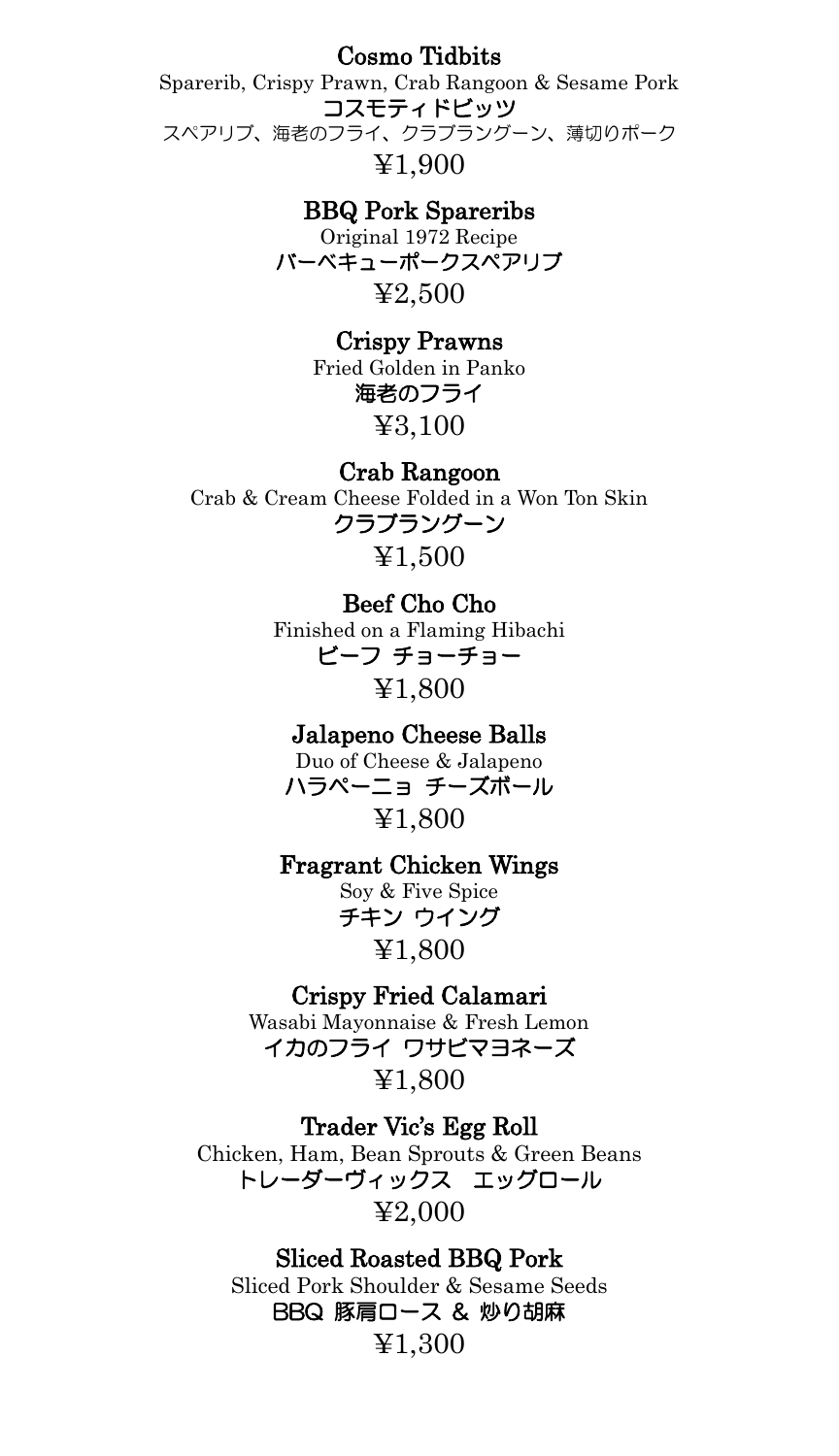Prawn Cocktail Traditional Cocktail Sauce & Lemon プラウンカクテル ¥3,200

### Heart of Palm

Served with Javanese Dressing 椰子の芽 ジャワニーズドレッシング ¥1,600

## Pacific Symphony

Pork, Mushroom, Clams & Endive 豚肉と蛤の辛口炒め アンディ―ブ添え ¥2,600

# Trader Vic's Salad

Mixed Greens, Endive & Javanese Dressing トレーダーヴィックスサラダ ミックスグリーン、エンダイブ & ジャワニーズドレッシング ¥1,600

## Avocado & Tomato Salad

Endive & Javanese Dressing アボカドとトマトのサラダ ジャワニーズドレッシング ¥1,800

# San Francisco Caesar Salad サンフランシスコ シーザーサラダ ¥1,900

### Tom Yam Goong

Tai Fragrant Spicy & Sour Soup with Prawns 辛味と酸味の海老入りスープ"トムヤムクン" ¥1,800

Please inform us if you have any food allergies or special preferences. 10% service charge will be added to your bill. 食材によるアレルギーのあるお客さまは、あらかじめ係にお申し付けください。 料金には別途、サービス料 10%を加算させていただきます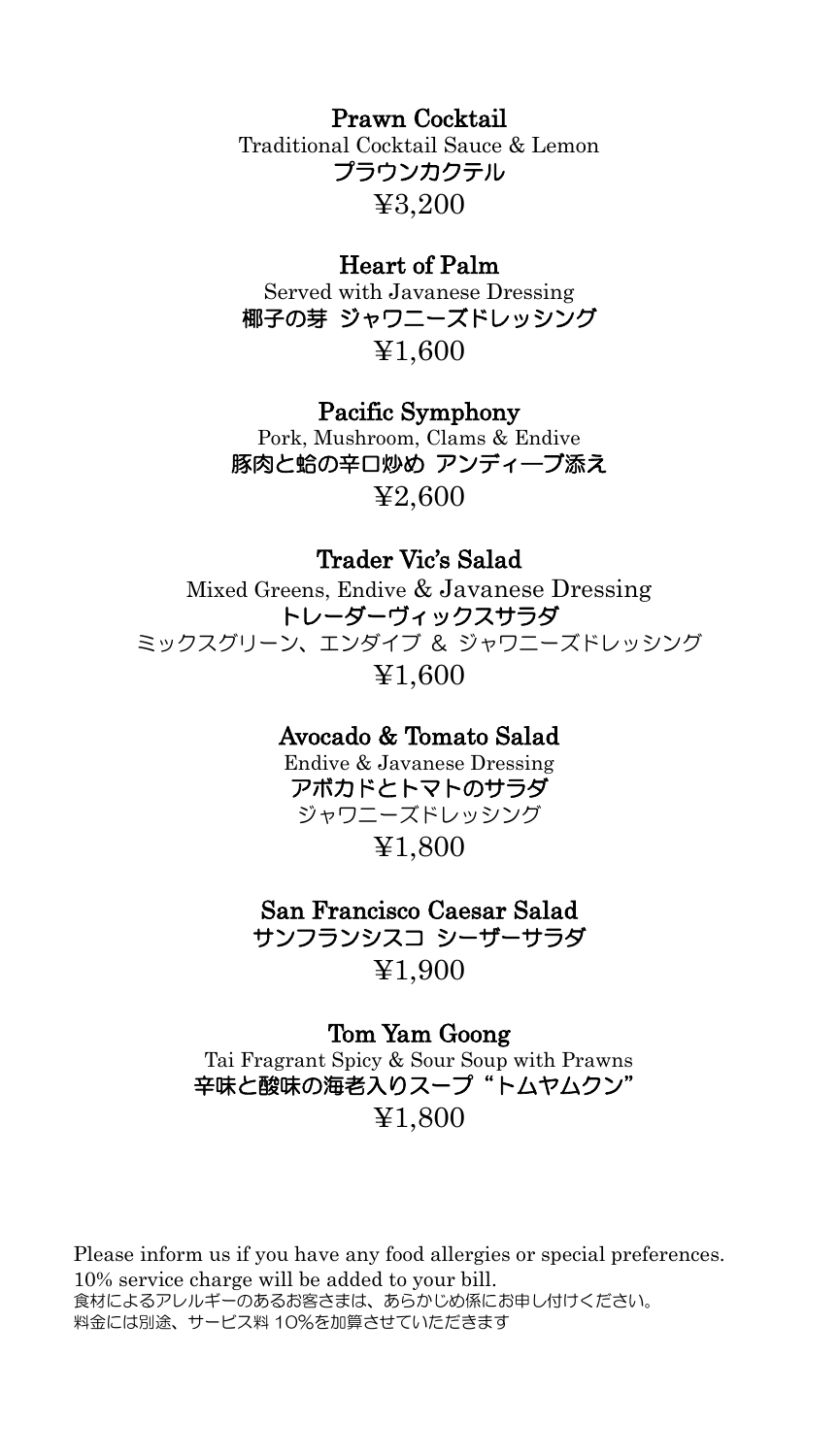# Chicken Avocado Sandwich

BBQ Chicken & Jalapeno Aioli チキン & アボカドサンドウィッチ ¥2,800

# Trader Vic's Fried Rice

Shrimp, Pork & Chicken トレーダーヴィックス フライドライス ¥3,500

Sambal Mee Goreng

Shrimp, Chili & Egg Noodles 小海老入りサンバルミーゴレン ¥4,000

# Chicken Chow Mein

Stir-Fried Chicken, Vegetables & Egg Noodles 鶏肉のあんかけ焼きそば

¥3,000

### Singapore Noodles

Curry Scented Rice Noodles with Shrimps, Pork & Chicken シンガポール風焼ビーフン 小海老、焼豚、鶏肉入りのカレー風味ビーフン ¥3,000

### Nasi Goreng

Malaysian Style Fried Rice with Shrimps & Fried Egg ナシゴレン マレーシア風炒飯 シュリンプクラッカー & 目玉焼き添え ¥4,000

Please inform us if you have any food allergies or special preferences. 10% service charge will be added to your bill. 食材によるアレルギーのあるお客さまは、あらかじめ係にお申し付けください。 料金には別途、サービス料 <sup>10</sup>%を加算させていただきます